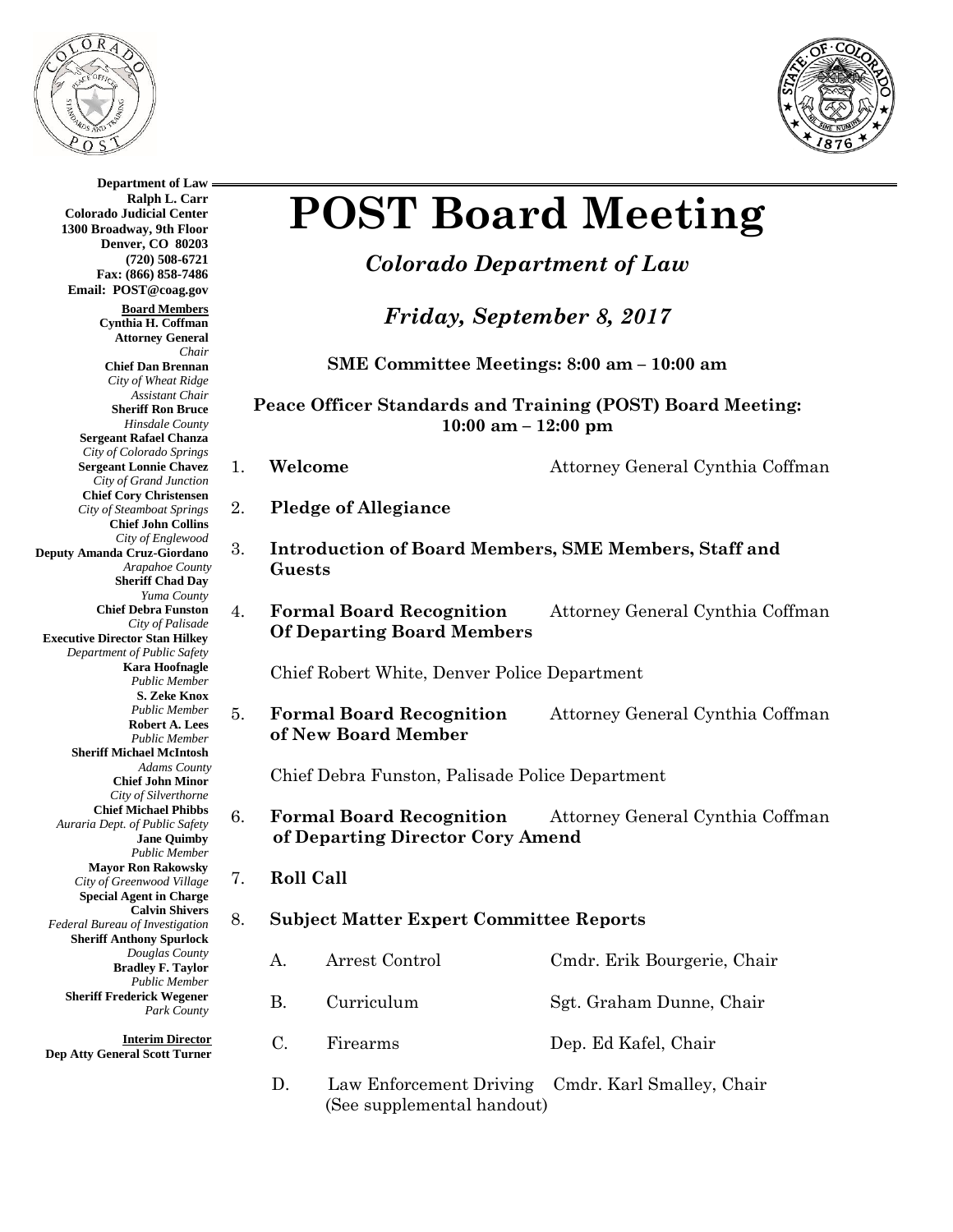- **Minutes from June 2, 2017** (See supplemental handout)
- 10. **Gurule Appeal** Carolyn Berry (See supplemental handout)

#### 11. **Peace Officer Certification Revocation** Dep AG Scott Turner **Actions** Interim POST Director (See supplemental handout)

9. **Approval of POST** Attorney General Cynthia Coffman

- A. **POST Rule 9 - Revocation of Peace Officer Certifications – Felony Convictions:** § 24-31-305, CRS(2)(a) A Colorado peace officer certification issued pursuant to subsection (1) or (1.3) of this section or 24-31-308 shall be suspended or revoked by the POST Board if the certificate holder has been convicted of a felony, or has been convicted on or after July 1, 2001, of any misdemeanor described in subsection  $(1.5)$  of  $\S$  24-31-305 CRS, or has otherwise failed to meet the certification requirements established by the Board. For purposes of this rule, the term 'conviction' includes any deferred judgments or deferred sentences imposed by a court.
	- 1. No. F17-05, Taylor-Lee Christian Nethken, Certification B5479-5192 (PID 5479-5192). On January 27, 2017, Respondent was convicted of one count of Assault in the second degree – reckless SBI W/deadly weapon §18-3-203(1)(d) CRS, a Class 4 Felony.. The Respondent was not employed as a peace officer on the date of the offense (Date of Offense: May 5, 2016, Never employed). The Respondent has failed to comply with POST Show Cause Order No.F17-05 by failing to appear at the scheduled Show Cause Hearing on July 28, 2017. Interim Director Turner recommends revocation of Taylor-Lee Christian Nethken**,** Colorado Peace Officer Certification B5479-5192 (PID 5479- 5192).

| 12. Sunrise Review Subcommittee Update              | Chief Michael Phibbs<br>Auraria DPS          |
|-----------------------------------------------------|----------------------------------------------|
| 13. Compliance Orders<br>(See supplemental handout) | Dep AG Scott Turner<br>Interim POST Director |
| 14. § 24-31-315 CRS Final Compliance Report         | Bob Baker<br>In-Service Training Manager     |
| 15. Review of Work Session                          | Dep AG Scott Turner<br>Interim POST Director |
| 16. Comments from Others on POST Issues             |                                              |
| 17. Adjournment                                     | Attorney General Cynthia Coffman             |